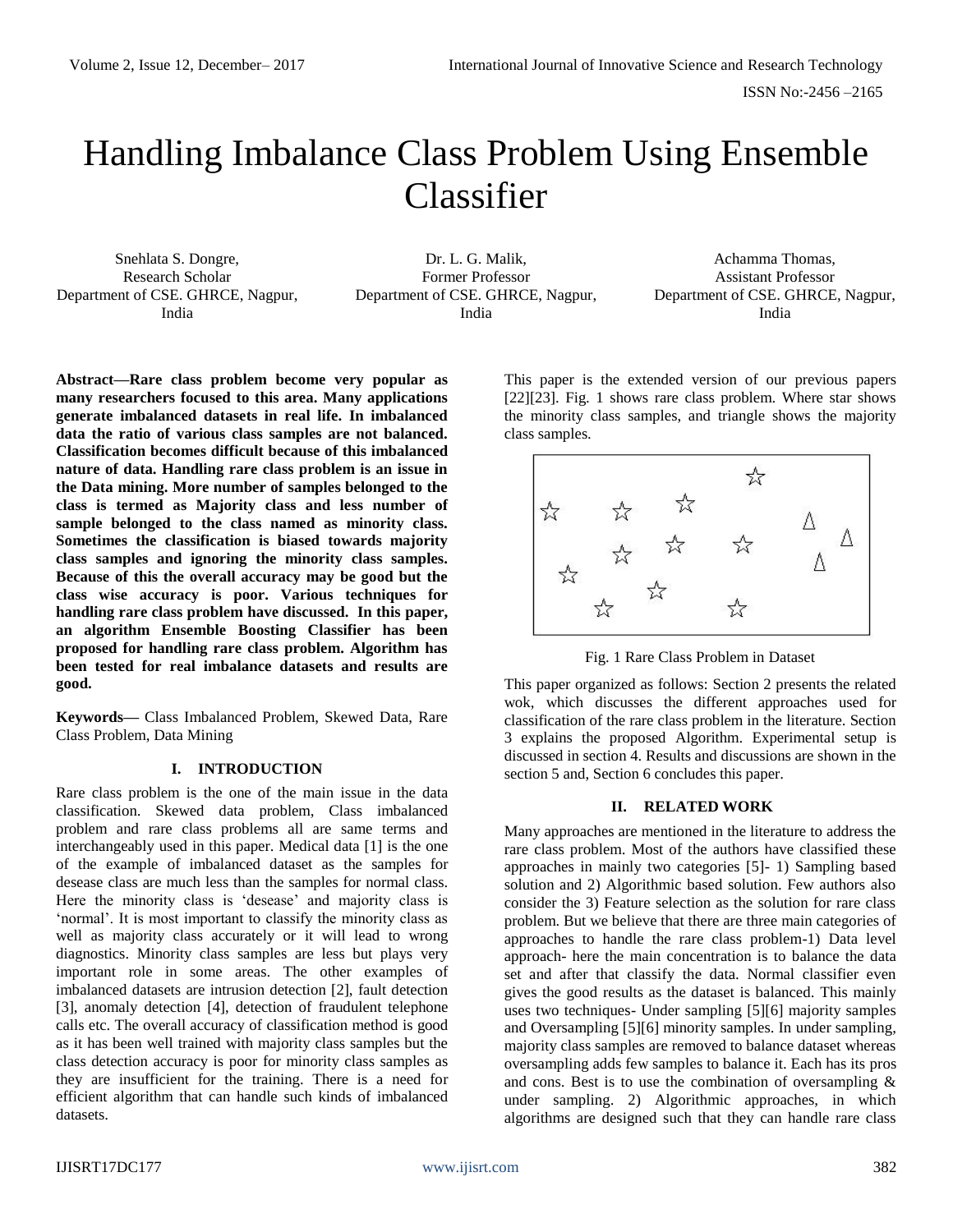problem, this category includes single classifier and ensemble classifier and 3) Hybrid Approach, which is the combination of data level approach and algorithmic approach. Most of the strategies fall under this category as many strategies uses data sampling approach for balancing the data as well as classifier that have the capability to handle rare class problem. So this is combination of data sampling and classifier both.

#### *A. Data level Approach*

Synthetic minority oversampling technique (SMOTE) [7] is a very popular approach that synthetically generates the minority samples to balance dataset. It uses the oversampling technique. Modified synthetic minority oversampling technique (MSMOTE) [8] is the improvement in the SMOTE. It is quite similar as SMOTE the difference is in selection of Nearest Neighbor Synthetic minority oversampling technique (SMOTE) [7] is a very popular approach that synthetically generates the minority samples to balance dataset. It uses the oversampling technique. Modified synthetic minority oversampling technique (MSMOTE) [8] is the improvement in the SMOTE. It is quite similar as SMOTE the difference is in selection of Nearest Neighbor for the generation of synthetic minority samples.

#### *B. Algorithmic Approach*

Xiaowan Zhang et al. [9] have proposed Cost Free Learning strategy for handling the class imbalanced problem. They said that there are mainly two categories Cost Free Learning (CFL) and Cost Sensitive Learning (CSL). Mutual information is used here. But this strategy adds additional computational cost to different approaches. He et. al [10] uses the SVM for handling class imbalanced problem. Authors have suggested two modifications in SVM so that it can deal with data imbalanced problem. Yubin Park et al [11] have proposed ensemble of decision trees for handling class imbalance problem. Properties α-divergence is used for this purpose. Peng Wang et al [12] have discussed the concept of granularity for classifier and by using this concept they have proposed a low granularity classifier that can deal with concept drift as well as class imbalance problem.

# *C. Hybrid Approach*

Balanced Boost Technique is a Hybrid approach that uses data level approach along with the algorithmic approach proposed by H. Wei et al. [13]. It uses feature selection method named weighted symmetrical uncertainty with ensemble algorithm Balanced Boost to deal with the rare class problem. This approach gives good results for network traffic data. S. Wang et al. [14][15] have proposed two approaches Over sampling based Online Bagging(OOB) and Under sampling based Online Bagging(UOB). Both are based on bagging ensemble classifier approach. Performed good for imbalanced dataset but these have not bothered about the imbalanced ratio even the resembling rate is not at all correlated with imbalanced rate. OOB and UOB have been analyzed by the authors and improved to overcome its disadvantages. C. Seiffert et al. [16]

have proposed hybrid approach named as RUS Boost of data sampling with boosting which is a combination of data level approach and algorithmic approach. RUS Boost uses the Random under sampling Technique with Boosting technique for handling data imbalanced problem. Random under sampling deletes the instances randomly from the dataset until it balance the dataset. RUS Boost is reducing training time also increasing the performance. But it is using under sampling technique, so it deletes few important data from the dataset that may play vital role in the data classification.

#### **III. PROPOSED WORK**

#### *A. Ensemble Classifier*

Ensemble classifier is a group of classifiers with an aim to produce the better results than a single classifier. The basic idea in this is to train each individual classifier also known as base classifier or base learner. After the training, they start prediction. To get the final global prediction the local prediction of each base learner is considered. For the computation of the global prediction the ensemble classifier generally used two methods: Bagging and Boosting[17][18]. The main focus of this thesis is on Boosting. Whenever the concept of stream data comes, ensemble classifier is much better than the single classifier. Ensemble classifier has the capability to cope with the concept drift by updating the model frequently. Ensemble classifier tries to deal with concept drift and gives the promising accuracy. But along with the accuracy, there were two more important parameters time and memory. So to get the good performance, selection of base learner, the methodology that combines the local predictions to get global prediction is very important.

# *B. Weighted Majority Algorithm*

The main objective of the ensemble is to represent the current underlying concept and thus be able to classify the incoming records with high accuracy. One of the most important challenges of stream ensemble approaches is on how to weight the models in the ensemble. Weighted Majority approach has been used here. The Weighted Majority approach maintains as its concept description an ensemble of learning algorithms, each referred to as an expert and each with an associated weight. Given an instance, the performance element polls the experts, each returning a prediction for the instance. Using these predictions and expert weights, the algorithm returns as the global prediction the class label with the highest accumulated weight. The learning element, given a new training example, first polls each expert in the manner described previously. If an expert predicts incorrectly, then its weight is reduced by the multiplicative constant β. The algorithm then determines the global prediction. If it is incorrect, then the algorithm creates a new expert with a weight of one. The algorithm normalizes expert weights by uniformly scaling them such that the highest weight will be equal to one. This prevents any newly added experts from dominating the decision making of existing ones. The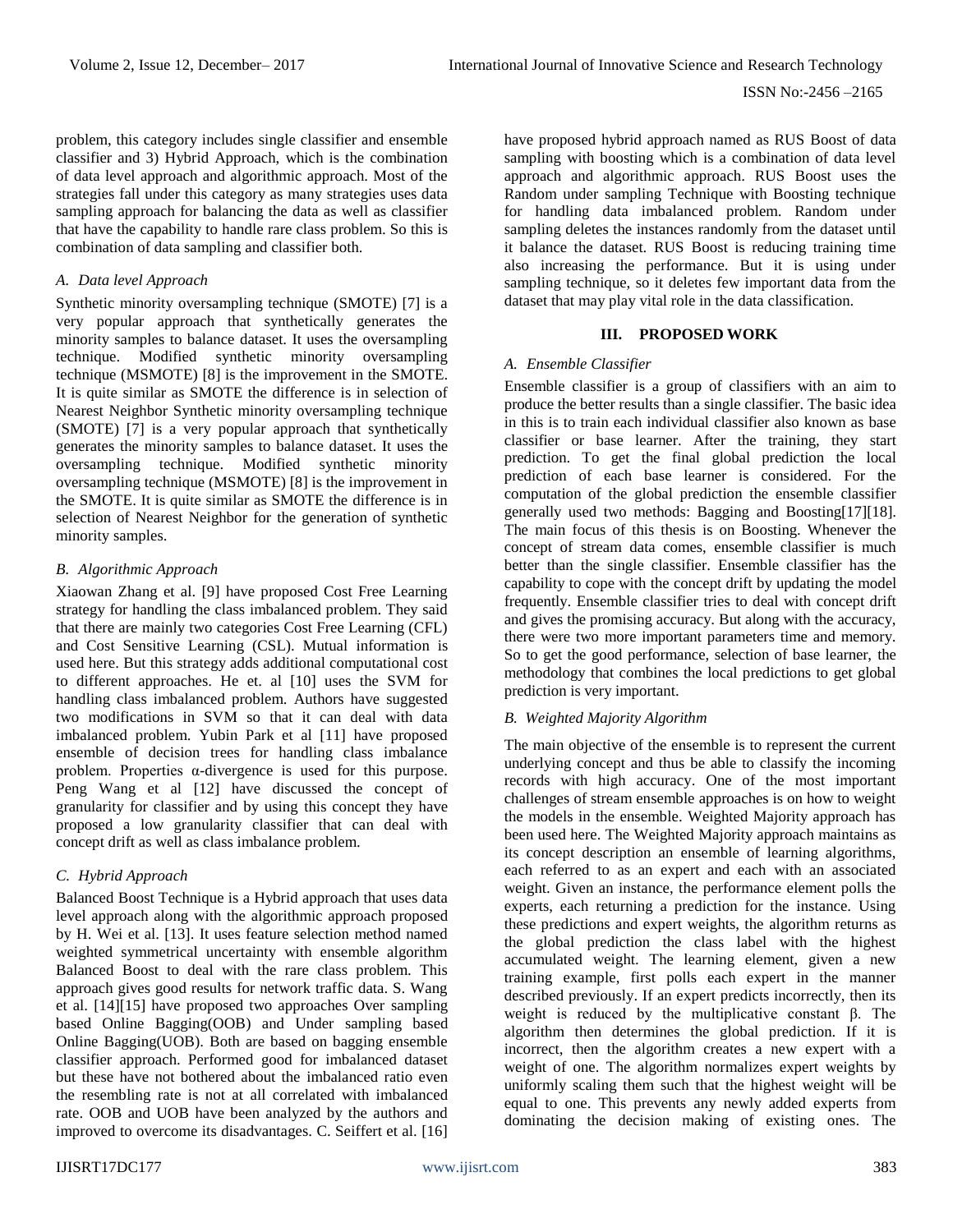algorithm also removes experts with weights less than the user-defined threshold θ. Finally, algorithm passes the training example to each expert's learning element. Note that normalizing weights and incrementally training all experts gives the base learners an opportunity to recover from concept drift. Large and noisy problems required the parameter p, which governs the frequency that the Weighted Majority creates experts, removes them, and updates their weights.

# *C. Adaptive Sliding Window [14]*

In data streams environment data comes infinitely and huge in amount. So it is impossible to stores and processes such data fast. To overcome these problems window technique proposed. Window strategies have been used in conjunction with mining algorithms such as, externally to the learning algorithm; the window system is used to monitor the error rate of the current model, which under stable distributions should keep decreasing or at most stabilize; when instead this rate grows significantly, change is declared and the base learning algorithm is invoked to revise or rebuild the model with fresh data. A window is maintained that keeps the most recent examples and according to some set of rules from window, older examples are dropped. Windowing technique does not store whole window explicitly but instead of this, it only stores statistics required for further computation.

# *D. Hoeffding Tree*

The Hefting tree induction algorithm induces a decision tree from a data stream incrementally, briefly inspecting each example in the stream only once, without a need for storing examples after they have been used to update the tree. The only information needed in memory is the tree itself, which stores sufficient information in its leaves in order to grow, and can be employed to form predictions at any point in time between processing training examples.

#### **Algorithm: Ensemble Boosting Classifier**

 $h_1, \ldots, h_m$  Experts

Input: d, a set of class labeled

Base learning algorithm is Hoeffding Tree

Output: a composite model

- 1. Set the model Em for m  $\in \{1, 2, 3, \ldots, M\}$
- 2. Set the value of  $β$ ,  $φ$ , and  $p$
- 3. Initialize  $w_1$ ,  $w_2$ ,  $w_3$ ,  $w_m$  weight of each classifier where ( m  $\in \{1, 2, 3, \ldots, M\}$ )
- 4. Initialize the window W
- 5. Initialize the width, variance, and total
- 6. For each  $t>0$
- 7. Setinput  $(X_t, W)$
- 8. The window W is partitioned into two sub-windows
- If change detected  $&$  dropping the old window
- 10. Update width, variance and total
- 11. Change Alarm The current data of new window is used to update the learning model end for
- 12. Each expert gives prediction for the data
- 13. Weights of experts are updated
- 14. If the expert predicts incorrectly then the weight of this expert is reduced by multiplicative constant  $β$
- 15. Algorithm determines the global prediction
- 16. If it is incorrect then algorithm creates a new expert with weight 1
- 17. Normalize the weights of experts
- 18. Algorithm will remove the expert with weight less than ø
- 19. If the data is large and noisy set the p, frequency that the algorithm creates expert, removes them and update their weights.

The Pseudo code of Ensemble Boosting Classifier(EBC) is shown in Algorithm. In this model, all the base model of ensemble is set, how many classifiers you want to group, which type of classifier is taken as the base learner. Then in step 2 the different parameters  $\beta$ ,  $\alpha$  and p are set. In step 3 the weights are assigned to each classifier initially, and then afterward they are updated by the model. Window W is initialized and its width, variance, and total have also been initialized in step  $4 \& 5$ . If the data is available that data is kept in the window W. The Window W is divided into two sub-windows of large enough size. If the change is detected between these two windows then we are keeping the new window and dropping the old window. Updating the width, variance and total accordingly and raise a change alarm to show that the change has been detected. This new window is now used to update the model. The above procedure has shown in the steps from 6-13. In step 14-20, once the data is given to the model, each expert gives the local prediction. As per their predictions are weights are updated. If the prediction of an expert is incorrect, then its weight decreases by the multiplicative constant  $\beta$ . In next step, the algorithm calculates the global prediction as the class label with the highest accumulated weight. If the global prediction is incorrect it means we need to update the model by adding a new expert in the ensemble with weight 1. The weights of all experts are normalized to eliminate the domination of newly added expert to others. An expert whose weight is below the ø threshold is removed from the ensemble. In the last step 21 if the data is large and noisy set p, the frequency that the algorithm creates experts, removes them and update their weights.

# **IV. EXPERIMENTAL SETUP**

The experiments were performed on a 2.20 GHz Intel Core 2 Duo processor with 2 GB RAM, running on UBUNTU 11.04. The MOA (an experimental tool for Massive Online Analysis) [20] framework has been used.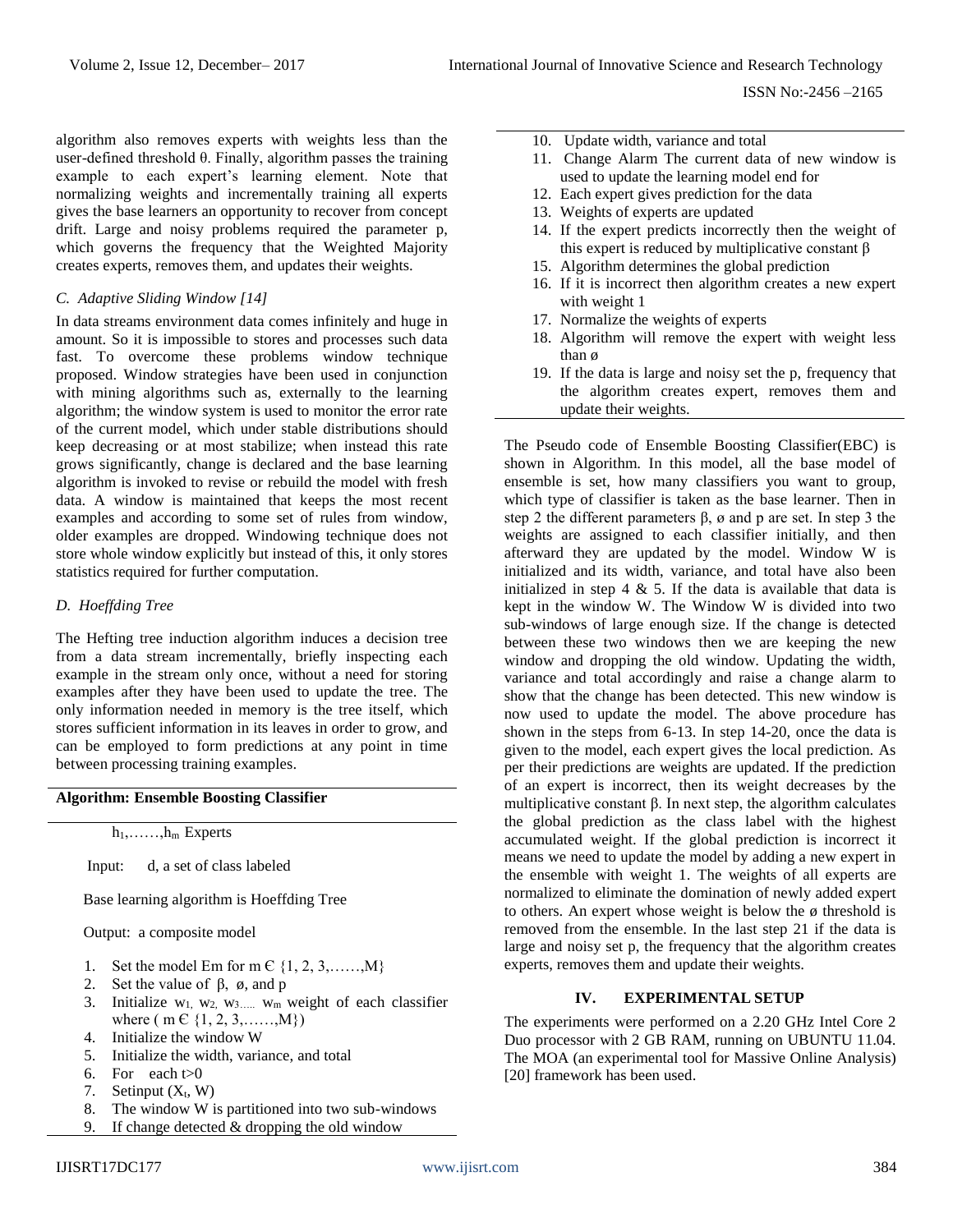ISSN No:-2456 –2165

#### *A. Datasets used*

To validate the efficiency and effectiveness of our proposed algorithms, we have performed extensive experiments on benchmark real datasets

#### *a). Car Dataset*

Car Evaluation Database. Number of Instances: 1728. Number of Attributes: 6. This dataset is an imbalanced dataset.

Class Distribution (number of instances per class)<br>class  $N$   $N[\%]$ class N

| unacc  | 1210 | $(70.023\%)$ |
|--------|------|--------------|
| acc    | 384  | $(22.222\%)$ |
| good   | 69   | $(3.993\%)$  |
| v-good | 65   | $(3.762\%)$  |

# *b). Nursery Dataset*

Nursery dataset having Number of Instances: 12960. Number of Attributes: 8. This dataset is an imbalanced dataset.

Class Distribution (number of instances per class)

| class | N | N[%] |                            |
|-------|---|------|----------------------------|
|       |   |      |                            |
|       |   |      | not_recom 4320 (33.333 %)  |
|       |   |      | recommend $2(0.015\%)$     |
|       |   |      | very_recom 328 (2.531 %)   |
|       |   |      | priority 4266 (32.917 %)   |
|       |   |      | spec_prior 4044 (31.204 %) |

# *c). Connect-4 Dataset*

This database contains all legal 8-ply positions in the game of connect-4 in which neither player has won yet, and in which the next move is not forced. Number of Instances: 67557.Number of Attributes: 42, each corresponding to one connect-4 square. This dataset is an imbalanced dataset. Class Distribution:

44473 win (65.83%), 16635 loss (24.62%),

6449 draw (9.55%).

# **V. RESULTS AND DISCUSSION**

Proposed model EBC is tested for the rare class problem for real data Real-time imbalance datasets are collected from the UCI Machine learning repository Real Datasets. We have used Car dataset, Nursery dataset and Connect-4 dataset as these are imbalanced datasets where the numbers of one class examples are more than the number of other class examples. Comparison of experimental results with the well known algorithms like OCBoost [21], OzaBag [17][18], OzaBagADWIN [19], OzaBoost [17][18] data stream algorithms has been done.

*A. Results using Car Dataset*

| <b>Algorithm</b> | <b>Class</b><br>name | Actu<br>al      | <b>Detecte</b><br>d | <b>Detectio</b><br>n rate | <b>Overall</b><br><b>Accurac</b><br>y |
|------------------|----------------------|-----------------|---------------------|---------------------------|---------------------------------------|
|                  | unacc                | 1209            | 988                 | 81.72                     |                                       |
| <b>OCBoost</b>   | acc                  | 384             | 234                 | 60.94                     | 70.75                                 |
|                  | vgood                | $\overline{65}$ | $\overline{0}$      | 0.00                      |                                       |
|                  | good                 | 69              | $\Omega$            | 0.00                      |                                       |
|                  | unacc                | 1209            | 1209                | 100.00                    |                                       |
| <b>OzaBag</b>    | acc                  | 384             | $\overline{0}$      | 0.00                      | 70                                    |
|                  | vgood                | 65              | $\boldsymbol{0}$    | 0.00                      |                                       |
|                  | good                 | 69              | $\theta$            | 0.00                      |                                       |
|                  | unacc                | 1209            | 1209                | 100.00                    | 70                                    |
| <b>OzaBagADW</b> | acc                  | 384             | $\boldsymbol{0}$    | 0.00                      |                                       |
| IN               | vgood                | 65              | $\boldsymbol{0}$    | 0.00                      |                                       |
|                  | good                 | 69              | $\boldsymbol{0}$    | $0.00\,$                  |                                       |
|                  | unacc                | 1209            | 1119                | 92.56                     | 76.72                                 |
| <b>OzaBoost</b>  | acc                  | 384             | 206                 | 53.65                     |                                       |
|                  | vgood                | 65              | $\boldsymbol{0}$    | 0.00                      |                                       |
|                  | good                 | 69              | $\overline{0}$      | 0.00                      |                                       |
| <b>EBC</b>       | unacc                | 1209            | 1206                | 99.75                     | 82.62                                 |
|                  | acc                  | 384             | 188                 | 48.96                     |                                       |
|                  | vgood                | 65              | 14                  | 21.54                     |                                       |
|                  | good                 | 69              | 19                  | 27.54                     |                                       |

# Table 1: Detection Rate and Overall Accuracy for Car Dataset Using EBC Algorithm

Table I shows the results obtained for Car dataset using EBC. The detection rate of each class is calculated to show the class wise classification. The overall the accuracy is also calculated. It has been observed that the EBC is having better accuracy for both the classes good and good which are having very fewer numbers of examples as compared to other classes. Even the overall accuracy is also better than the other compared algorithms.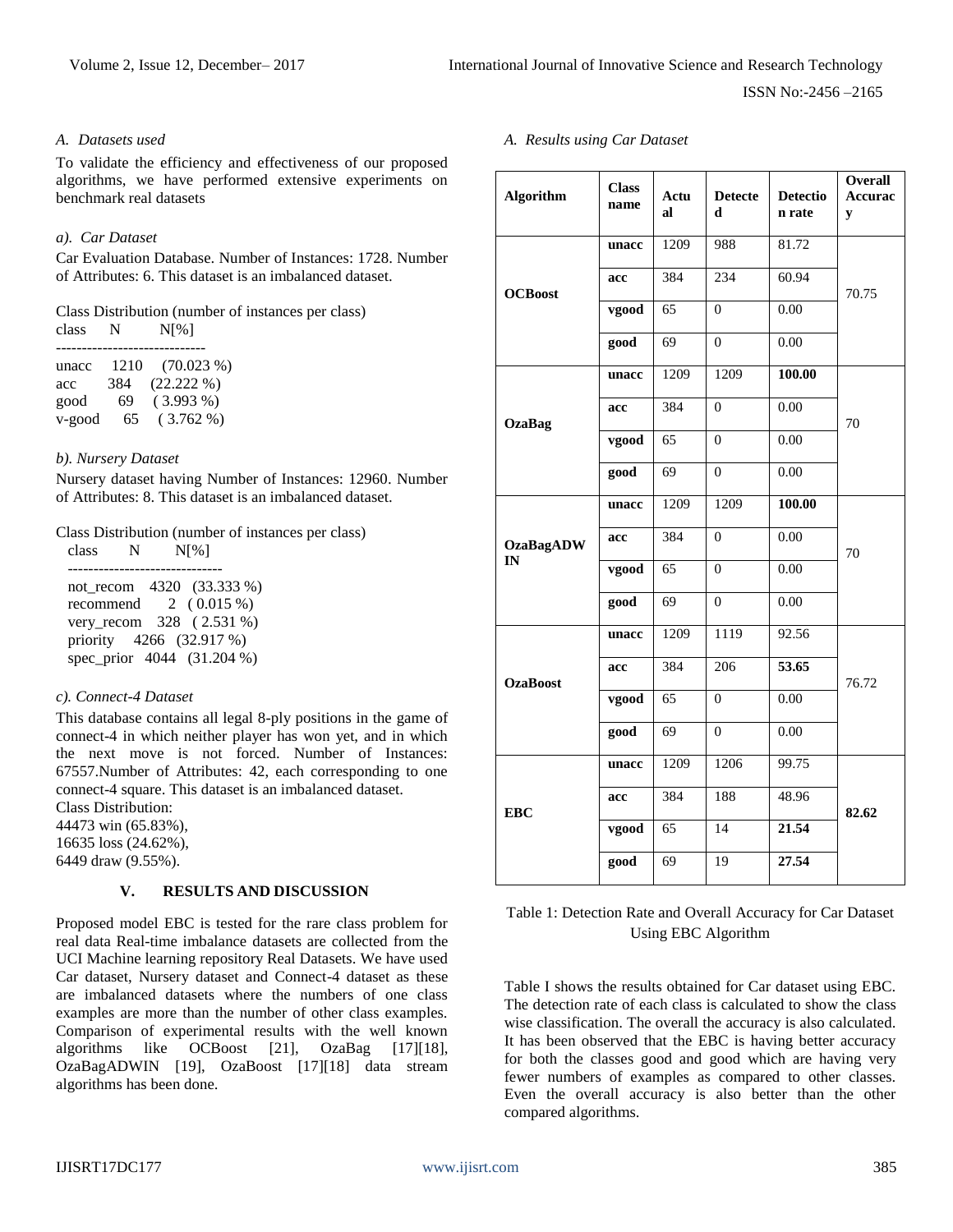# *B. Results using Nursery Dataset*

| <b>Algorith</b><br>m | <b>Class</b><br>name | Actu<br>al | <b>Detect</b><br>ed | <b>Detecti</b><br>on rate | <b>Overall</b><br>Accura<br>cy |
|----------------------|----------------------|------------|---------------------|---------------------------|--------------------------------|
|                      | <b>Recomme</b><br>nd | 1          | $\boldsymbol{0}$    | 0.00                      |                                |
|                      | Priority             | 4266       | 2962                | 69.43                     |                                |
| <b>OCB00</b>         | Not_recc             | 4320       | 4260                | 98.61                     | 54.22                          |
| st                   | Very_rec<br>c        | 328        | $\overline{0}$      | 0.00                      |                                |
|                      | Spec_prio<br>r       | 4404       | $\boldsymbol{0}$    | 0.00                      |                                |
|                      | <b>Recomme</b><br>nd | 1          | $\boldsymbol{0}$    | 0.00                      |                                |
|                      | <b>Priority</b>      | 4266       | 4051                | 94.96                     |                                |
| <b>OzaBa</b><br>g    | Not_recc             | 4320       | 4258                | 98.56                     | 79.96                          |
|                      | Very_rec<br>c        | 328        | $\overline{0}$      | 0.00                      |                                |
|                      | Spec_prio<br>r       | 4404       | 2341                | 53.16                     |                                |
|                      | <b>Recomme</b><br>nd | 1          | $\overline{0}$      | 0.00                      |                                |
| <b>OzaBa</b>         | <b>Priority</b>      | 4266       | 4033                | 94.54                     |                                |
| g<br><b>ADWI</b>     | Not_recc             | 4320       | 4258                | 98.56                     | 81.16                          |
| $\mathbf N$          | <b>Very_rec</b><br>c | 328        | $\boldsymbol{0}$    | 0.00                      |                                |
|                      | Spec_prio<br>r       | 4404       | 2520                | 57.22                     |                                |
| <b>OzaBo</b><br>ost  | <b>Recomme</b><br>nd | 1          | $\boldsymbol{0}$    | 0.00                      |                                |
|                      | <b>Priority</b>      | 4266       | 3754                | 88.00                     | 86.49                          |
|                      | Not_recc             | 4320       | 4258                | 98.56                     |                                |
|                      | Very_rec<br>c        | 328        | 12                  | 3.66                      |                                |

|            | Spec_prio<br>r          | 4404 | 3496           | 79.38 |       |
|------------|-------------------------|------|----------------|-------|-------|
|            | <b>Recomme</b><br>nd    | 1    | $\overline{0}$ | 0.00  |       |
|            | <b>Priority</b>         | 4266 | 4040           | 94.70 |       |
| <b>EBC</b> | Not_recc                | 4320 | 4318           | 99.95 | 88.54 |
|            | Very_rec<br>$\mathbf c$ | 328  | 265            | 80.79 |       |
|            | Spec_prio<br>r          | 4404 | 3170           | 71.98 |       |

# Table 2: Detection Rate and Overall Accuracy for Nursery Dataset Using EBC Algorithm

Table 2 shows the results obtained for Nursery dataset using EBC. The detection rate of each class is calculated to show the class wise classification. The overall the accuracy is also calculated. It has been observed that the EBC is having better accuracy for three of the classes Not\_recc, very\_recc and spec prior but it has failed to detect the recommended class. Ever the other classifiers could not able to detect that class accurately as the total number of examples is 1 for the recommended class which is very much less than the numbers of examples as compared to other classes, so having a high probability of misclassification. The overall accuracy is also better than the other compared algorithms.

# *C. Results using Connect-4 Dataset*

| <b>Algorithm</b> | <b>Clas</b><br>S<br>nam<br>e | Actu<br>al | <b>Detect</b><br>ed | <b>Detecti</b><br>on rate | <b>Overall</b><br>Accura<br>cy |
|------------------|------------------------------|------------|---------------------|---------------------------|--------------------------------|
|                  | win                          | 4447<br>2  | 40210               | 90.42                     |                                |
| <b>OCBoost</b>   | dra<br>W                     | 6449       | 1535                | 23.80                     | 61.79                          |
|                  | loss                         | 1663<br>5  | $\theta$            | 0.00                      |                                |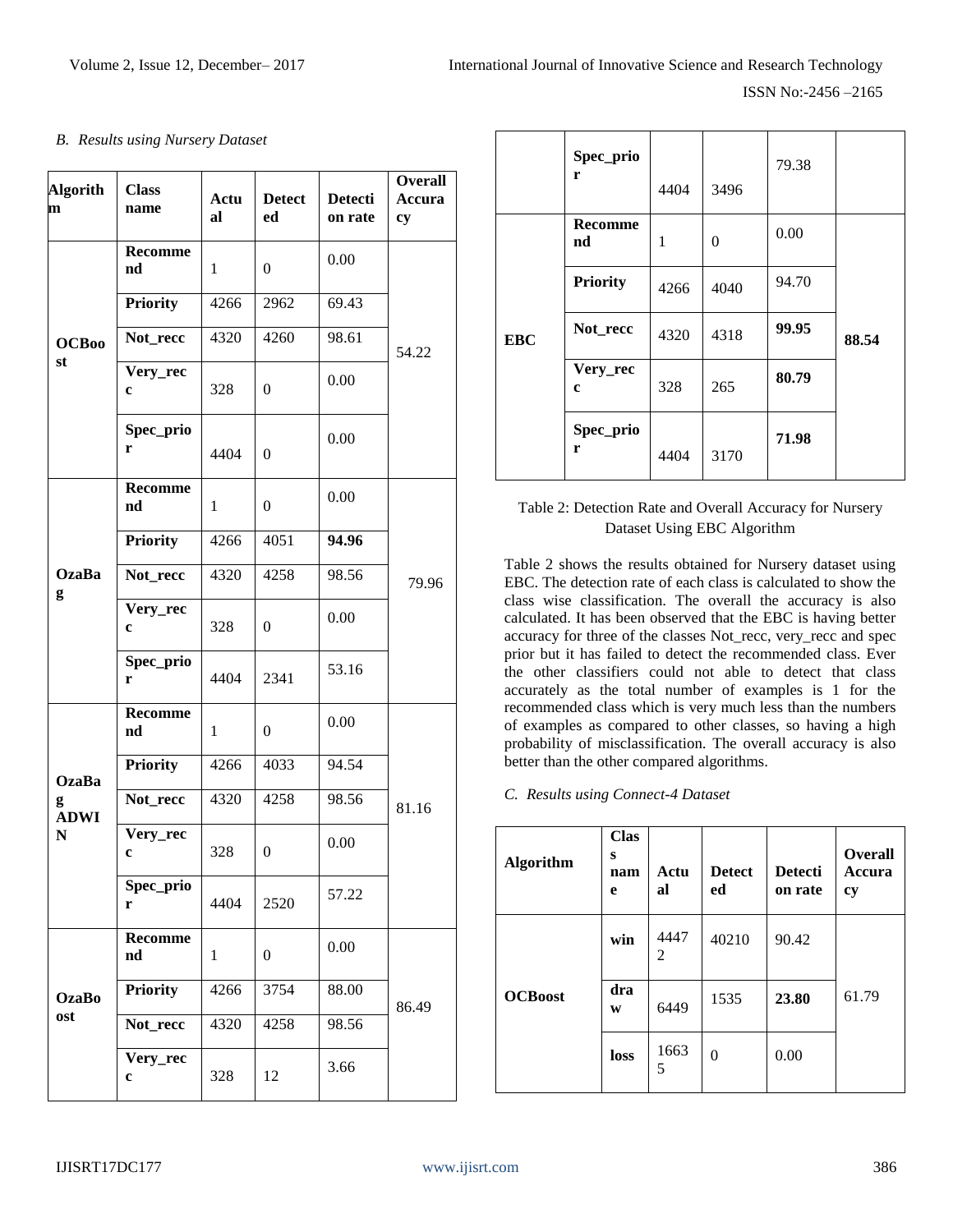|                               | win      | 4447<br>2              | 43102            | 96.92 |       |
|-------------------------------|----------|------------------------|------------------|-------|-------|
| <b>OzaBag</b>                 | dra<br>W | 6449                   | $\overline{0}$   | 0.00  | 68.23 |
|                               | loss     | 1663<br>5              | 2993             | 17.99 |       |
|                               | win      | 4447<br>2              | 41848            | 94.10 |       |
| <b>OzaBagAD</b><br><b>WIN</b> | dra<br>W | 6449                   | $\boldsymbol{0}$ | 0.00  | 67.55 |
|                               | loss     | 1663<br>5              | 3788             | 22.77 |       |
|                               | win      | 4447<br>$\overline{c}$ | 40315            | 90.65 |       |
| <b>OzaBoost</b>               | dra<br>W | 6449                   | $\overline{c}$   | 0.03  | 67.8  |
|                               | loss     | 1663<br>5              | 5491             | 33.01 |       |
|                               | win      | 4447<br>$\overline{c}$ | 39890            | 89.70 |       |
| <b>EBC</b>                    | dra<br>W | 6449                   | 1008             | 15.63 | 74.4  |
|                               | loss     | 1663<br>5              | 9364             | 56.29 |       |

Table 3: Detection Rate and Overall Accuracy for Connect-4 Dataset Using EBC Algorithm

Table 3 shows the results obtained for Connect-4 dataset using EBC. The detection rate of each class is calculated to show the class wise classification. The overall the accuracy is also calculated. It has been observed that the EBC is having better accuracy for the class loss. Even the overall accuracy is also better than the other compared algorithms.

#### *D. Confusion Matrix Has Been Calculated for Nursery*

|                 | <b>Recomm</b><br>end | <b>Prior</b><br>ity | Not_r<br>ecc | $Very_r$<br>ecc | Spec p<br>rior |
|-----------------|----------------------|---------------------|--------------|-----------------|----------------|
| Recomm<br>end   | 0                    | $\theta$            | 9            | 159             | 58             |
| <b>Priority</b> | 2                    | 4040                | 0            | 0               | $^{(1)}$       |
| Not_recc        | - 1                  | $\theta$            | 4318         | $\Omega$        | 0              |
| Very_re<br>cc   | 53                   | $\theta$            | 10           | 265             | 0              |
| Spec_pri<br>or  | 874                  | 0                   | 0            | 0               | 3170           |

Confusion matrix has been calculated for the Nursery dataset to show the detail of classification parameters more clearly.

EBC is able to handle the rare class problem and giving good detection rate & overall accuracy as compared to other mention algorithms in literature. Without applying any special sampling strategy for rare class even it is working properly and results are acceptable.

# **VI. CONCLUSIONS**

Class Imbalanced problem is an issue in the real world applications. Ignoring the minority class samples leads to high risk in real life scenario. Various approaches for handling the rare class problem has been discussed. Ensemble Boosting classifier (EBC) has been tested for the rare class problem and it shows better results as compared to the other approaches. EBC gives good class detection rate as well as the overall accuracy is also good. EBC is an algorithmic approach in which we have not used any data level approach still it is working properly and the results are acceptable. The future work can be applying the Hybrid approach for handling the rare class problem which uses algorithmic approach and data level approach both to increase the performance.

#### **REFERENCES**

- [1]. M. Mazurowski, P. Habas, J. Zurada, J Lo, J. Baker and G. Tourassiet, "Training neural network classifiers for medical decision making: The effects of imbalanced datasets on classification performance," Neural networks Vol. 21, No. 2, pp 427-436, 2008.
- [2]. S. Dongre, K. Wankhade, "Intrusion Detection System Using New Ensemble Boosting Approach," International Journal of Modeling and Optimization, Vol. 2, No. 4, pp 488-492. August 2012.
- [3]. Z. yang, W. Tang, A. shintemirov, and Q. wu, "Association rule miningbased dissolved gas analysis for